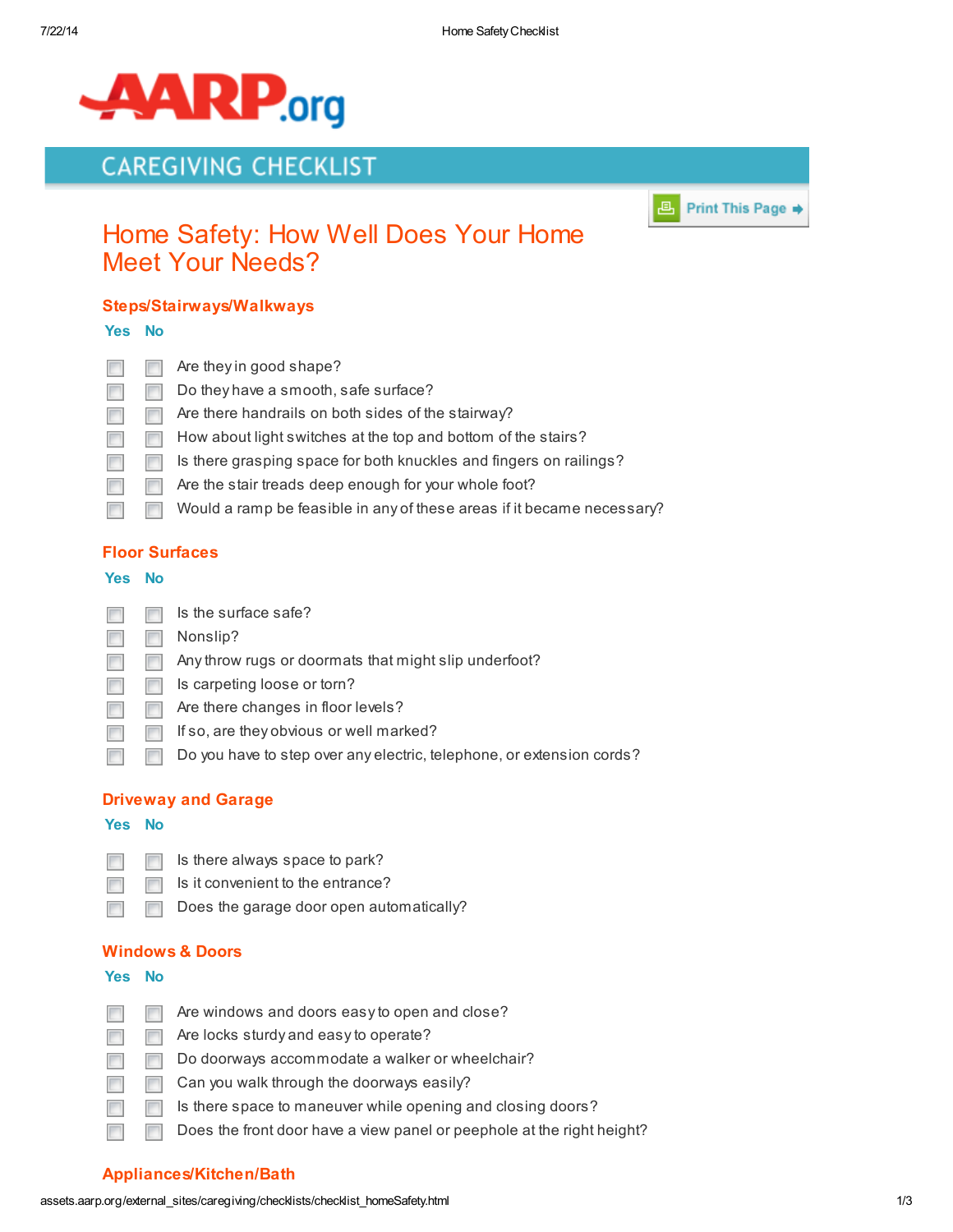Yes No

 $\overline{\phantom{a}}$ 

- Is the room arranged safely and conveniently?
- Do the oven and fridge open easily?  $\Box$  $\overline{\phantom{a}}$
- Are stove controls clearly marked and easy to use?  $\Box$  $\blacksquare$ 
	- Is the counter the right height and depth?  $\overline{\phantom{a}}$
- $\Box$ Can you work sitting down?  $\overline{\mathbb{R}^n}$
- Are cabinet doorknobs easy to use? m  $\overline{\phantom{a}}$
- Are faucets easy to use?  $\Box$  $\overline{\phantom{a}}$
- $\Box$ Do you have a hand-held shower head?  $\overline{\phantom{a}}$
- Are the items you use often on high shelves? П  $\blacksquare$
- Do you have a step stool with handles?  $\Box$  $\overline{\phantom{a}}$
- $\overline{\phantom{a}}$ Can you easily get in and out of the tub or shower?  $\overline{\phantom{a}}$
- Do you have a bath or shower seat?  $\overline{\phantom{a}}$  $\mathcal{C}^{\mathcal{A}}$
- $\Box$  $\sim$ Are there grab bars where needed?
- Is the hot water heater regulated to prevent scalding or burning?  $\overline{\phantom{a}}$  $\overline{\phantom{a}}$

## Lighting/Ventilation

#### Yes No

- Are there enough lights, and are they bright enough?  $\overline{\phantom{a}}$  $\overline{\phantom{a}}$ 
	- Do you have night lights where needed?
		- Is area well ventilated?  $\Box$

### Electrical Outlets/Switches/Alarms

#### Yes No

 $\overline{\phantom{a}}$ 

 $\overline{\phantom{a}}$  $\blacksquare$ Can you turn switches easily on and off? Are outlets properly grounded to prevent a shock?  $\overline{\phantom{a}}$  $\overline{\phantom{a}}$ Are extension cords in good shape? П  $\overline{\mathcal{C}}$ Do you have smoke detectors in all key areas?  $\Box$  $\overline{\mathbb{R}^n}$ Do you have an alarm system?  $\Box$  $\overline{\phantom{a}}$  $\Box$ Is the telephone readily available for emergencies?  $\overline{\phantom{a}}$ Does the telephone have volume control? П Can you hear the doorbell ring all throughout the house?  $\Box$  $\overline{\phantom{a}}$ 

 $\Box$ 

\_\_\_\_\_\_\_\_\_\_\_\_\_\_\_\_\_\_\_\_\_\_\_\_\_\_\_\_\_\_\_\_\_\_\_\_\_\_\_\_\_\_\_\_\_\_\_\_\_\_\_\_\_\_\_\_\_\_\_\_\_\_\_\_\_\_\_

 $\mathcal{L}_\mathcal{L}$  , and the contribution of the contribution of the contribution of the contribution of the contribution of the contribution of the contribution of the contribution of the contribution of the contribution of

 $\Box$ 

\_\_\_\_\_\_\_\_\_\_\_\_\_\_\_\_\_\_\_\_\_\_\_\_\_\_\_\_\_\_\_\_\_\_\_\_\_\_\_\_\_\_\_\_\_\_\_\_\_\_\_\_\_\_\_\_\_\_\_\_\_\_\_\_\_\_\_

 $\mathcal{L}_\mathcal{L}$  , and the contribution of the contribution of the contribution of the contribution of the contribution of the contribution of the contribution of the contribution of the contribution of the contribution of

 $\Box$ 

\_\_\_\_\_\_\_\_\_\_\_\_\_\_\_\_\_\_\_\_\_\_\_\_\_\_\_\_\_\_\_\_\_\_\_\_\_\_\_\_\_\_\_\_\_\_\_\_\_\_\_\_\_\_\_\_\_\_\_\_\_\_\_\_\_\_\_

## Problems and Ideas